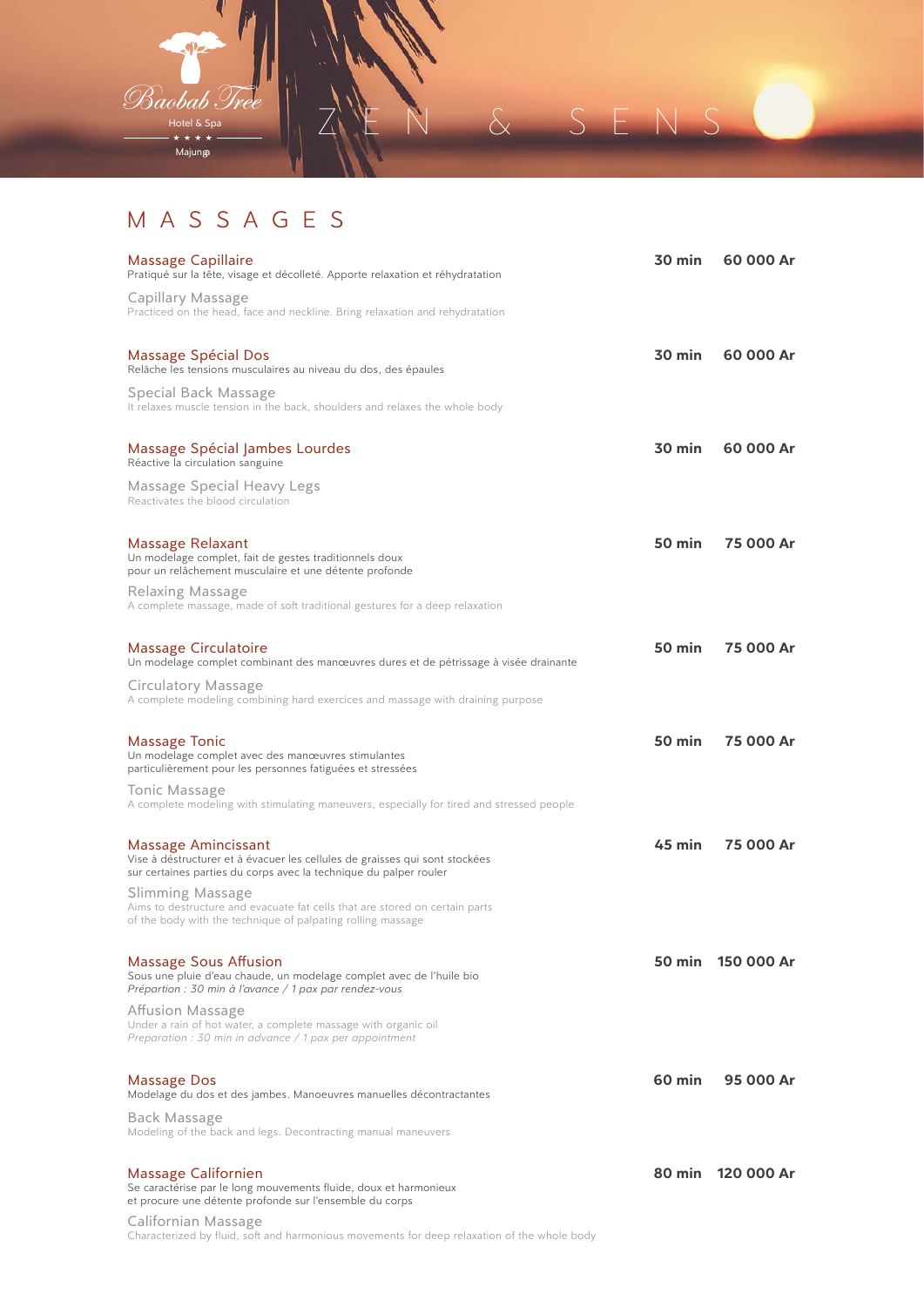

# MASSAGES & SOINS | MASSAGES & TREATMENTS

| Gommage du Corps<br>Un merveilleux exfoliant pour le corps                                                  | $30 \text{ min}$ | 70 000 Ar     |
|-------------------------------------------------------------------------------------------------------------|------------------|---------------|
| Body Scrub<br>A wonderful exfoliator for the body                                                           |                  |               |
| Enveloppement au Chocolat<br>Nourrissant, relaxant et stimulant                                             | $30$ min         | 70 000 Ar     |
| Chocolate Wrap<br>Nourishing, relaxing and stimulating body care                                            |                  |               |
| Enveloppement au Thé Vert<br>Connu pour ces propriétés amincissantes                                        | $30 \text{ min}$ | 70 000 Ar     |
| Green Tea Wrap<br>Known for these slimming properties                                                       |                  |               |
| Enveloppement aux Algues<br>Stimule la microcirculation, draine et absorbe les impuretés                    | $30 \text{ min}$ | 70 000 Ar     |
| Seaweed Wrap<br>Stimulates microcirculation, drains and absorbs impurities                                  |                  |               |
| Combiné Deux Soins<br>Gommage et massage relaxant                                                           | 1h30             | 150 000 Ar    |
| <b>Combined Two Treatments</b><br>Exfoliation and relaxing massage                                          |                  |               |
| <b>Combiné Deux Soins</b><br>Enveloppement et massage relaxant                                              | 1h30             | 175 000 Ar    |
| <b>Combined Two Treatments</b><br>Body wrap and relaxing massage.                                           |                  |               |
| <b>Combiné Trois Cures</b><br>Enveloppement, gommage et massage relaxant                                    |                  | 2h 255 000 Ar |
| <b>Combined Three Cures</b><br>Body wrap, scrub and relaxing massage                                        |                  |               |
| <b>Combiné Trois Cures</b><br>Hammam, gommage et massage relaxant                                           | 2h               | 180 000 Ar    |
| <b>Combined Three Cures</b><br>Hammam, scrub and relaxing massage                                           |                  |               |
| Combiné Trois Cures<br>Bain aromatique, gommage et massage<br>Rendez-vous: 24h                              |                  | 2h 225 000 Ar |
| Combined Three Cures<br>Aromatic bath, scrub and massage<br>Appointment: 24h                                |                  |               |
| Combiné Quatre Soins<br>Bain aromatique, gommage, enveloppement et massage relaxant<br>Rendez-vous: 24h     |                  | 3h 325 000 Ar |
| <b>Combined Four Treatments</b><br>Aromatic bath, scrub, body wrap and relaxing massage<br>Appointment: 24h |                  |               |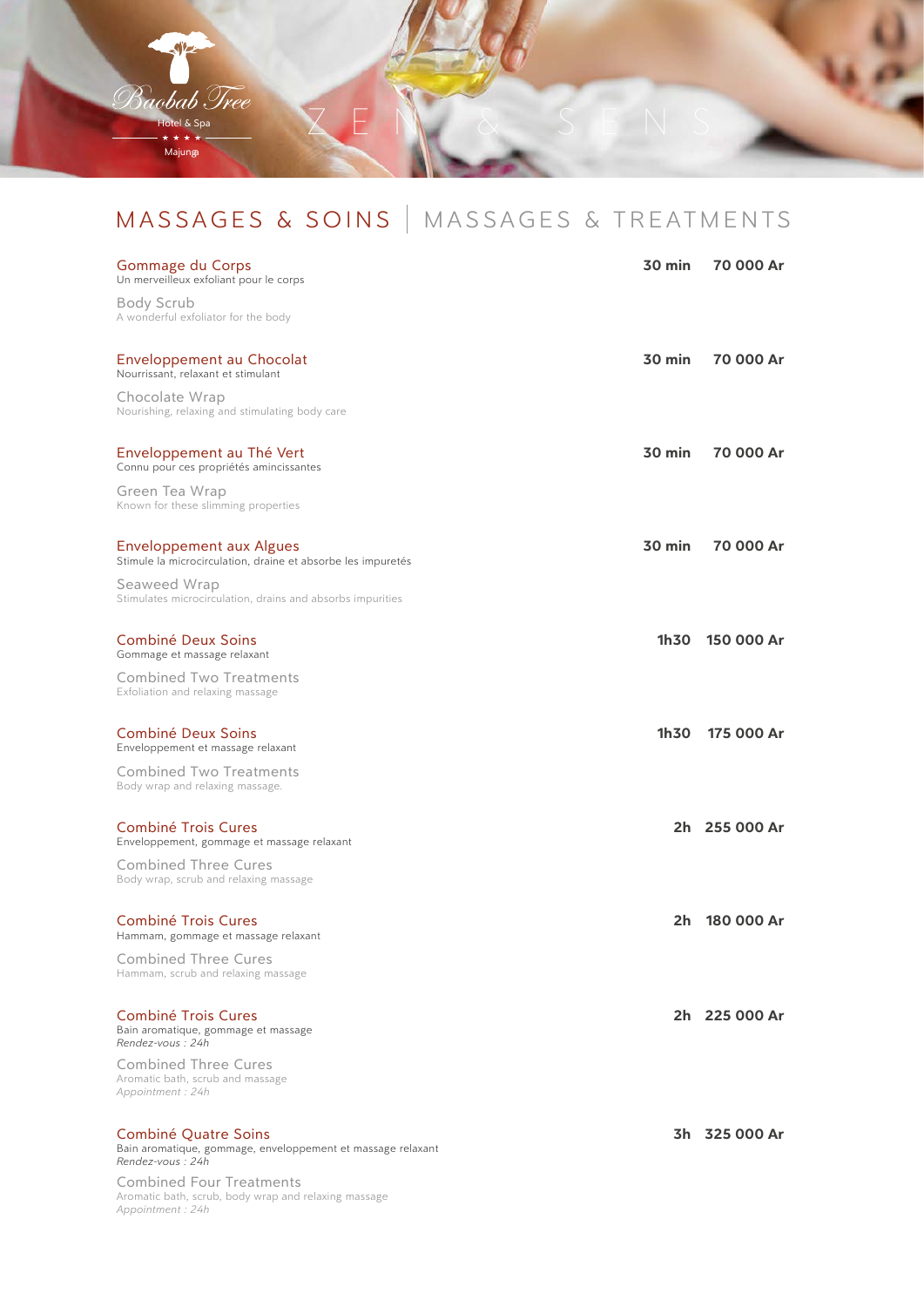

BAINS | BATHS

| <b>Bain Aromatique</b><br>Katrafay |  |  |
|------------------------------------|--|--|
| Décontractant et relaxant          |  |  |

**30 min 60 000 Ar** 

*Rendez-vous : 24h* Aromatic Bath Katrafay Decontracting and relaxing

*Appointment : 24h*

Bain Bulles Possible à deux, association **30 min 60 000 Ar** 

de l'hydro massage et de l'huile essentielle bio *Rendez-vous : 24h* Bubble Bath

Possible for two, association of the hydro massage and organic essential oil *Appointment : 24h*

### PACKAGE

| Packages des Six Massages<br>Massages: Relaxant / Tonic /<br>Circulatoire / Amincissant<br>Packages<br>of Six Massages<br>Massage: Relaxing / Tonic /<br>Circulatory / Slimming | 370 000 Ar | Deux Massages et Deux<br>Gommages | 290 000 Ar |
|---------------------------------------------------------------------------------------------------------------------------------------------------------------------------------|------------|-----------------------------------|------------|
|                                                                                                                                                                                 |            | Two Massages<br>and Two Scrubs    |            |
| Deux Massages et Deux<br><b>Enveloppements</b>                                                                                                                                  | 290 000 Ar | 1h de Soin de Visage              | 90 000 Ar  |
| Two Massages and Two Wraps                                                                                                                                                      |            | 1h Facial treatment               |            |

## SOINS DU VISAGE | FACIAL CARE

#### Soin Bonne Mine **30 min 105 000 Ar**

Lait démaquillant, lotion, gommage et masque Healthy Glow Treatment Cleansing milk, lotion, scrub and mask

Sèche et Deshydratée

Soin Hydratant - Peau **45 min 145 000 Ar** 

Lait démaquillant, lotion, gommage, massage faciale et masque

Moisturizing Treatment - Dry and Deshydrated Skin

Cleansing milk, lotion, scrub, facial massage and mask

Soin Purifiant - Peau Mixte ou Grasse



Lait démaquillant, lotion, gommage, massage faciale et masque

Purifying Treatment - Mixed and oily Skin

Cleansing milk, lotion, scrub, facial massage and mask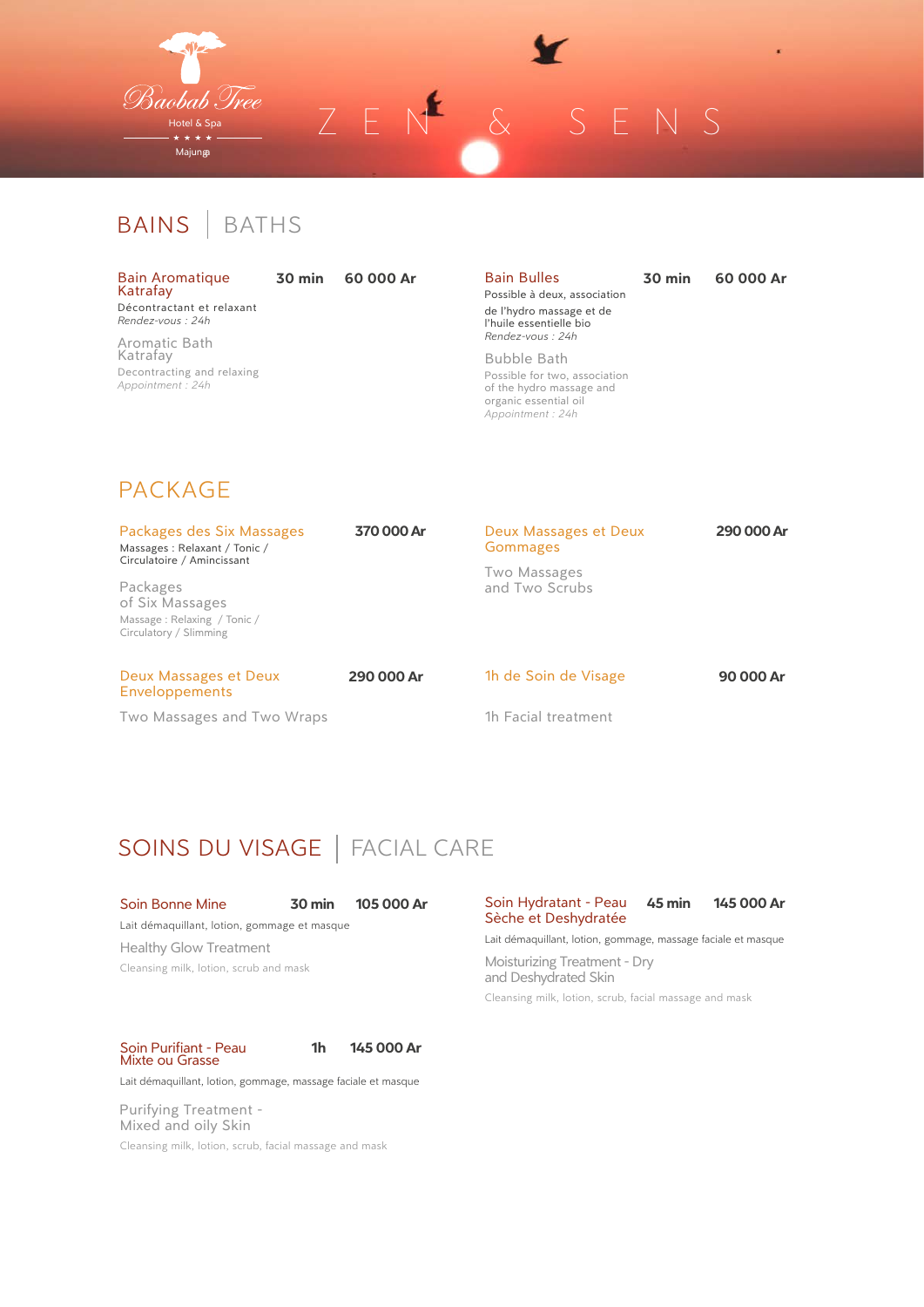

# ESTHETIQUE | AESTHETICS

### ONGLES / NAILS

| Pose vernis<br>Nail polish                                           | 30 min 30 000 Ar |
|----------------------------------------------------------------------|------------------|
| Manucure avec ou sans vernis<br>Manicure with or without nail polish | 1h 55 000 Ar     |
| Pédicure avec ou sans vernis<br>Pedicure with or without nail polish | 1h 75 000 Ar     |

### EPILATION / WAXING

| 20 min         | 25 000 Ar |
|----------------|-----------|
| 20 min         | 25 000 Ar |
| 20 min         | 30 000 Ar |
| 30 min         | 40 000 Ar |
| 40 min         | 55 000 Ar |
| 45 min         | 60 000 Ar |
| 1 <sub>h</sub> | 75 000 Ar |
| 20 min         | 45 000 Ar |
| 30 min         | 75 000 Ar |
| 30 min         | 60 000 Ar |
| 30 min         | 50 000 Ar |
|                |           |